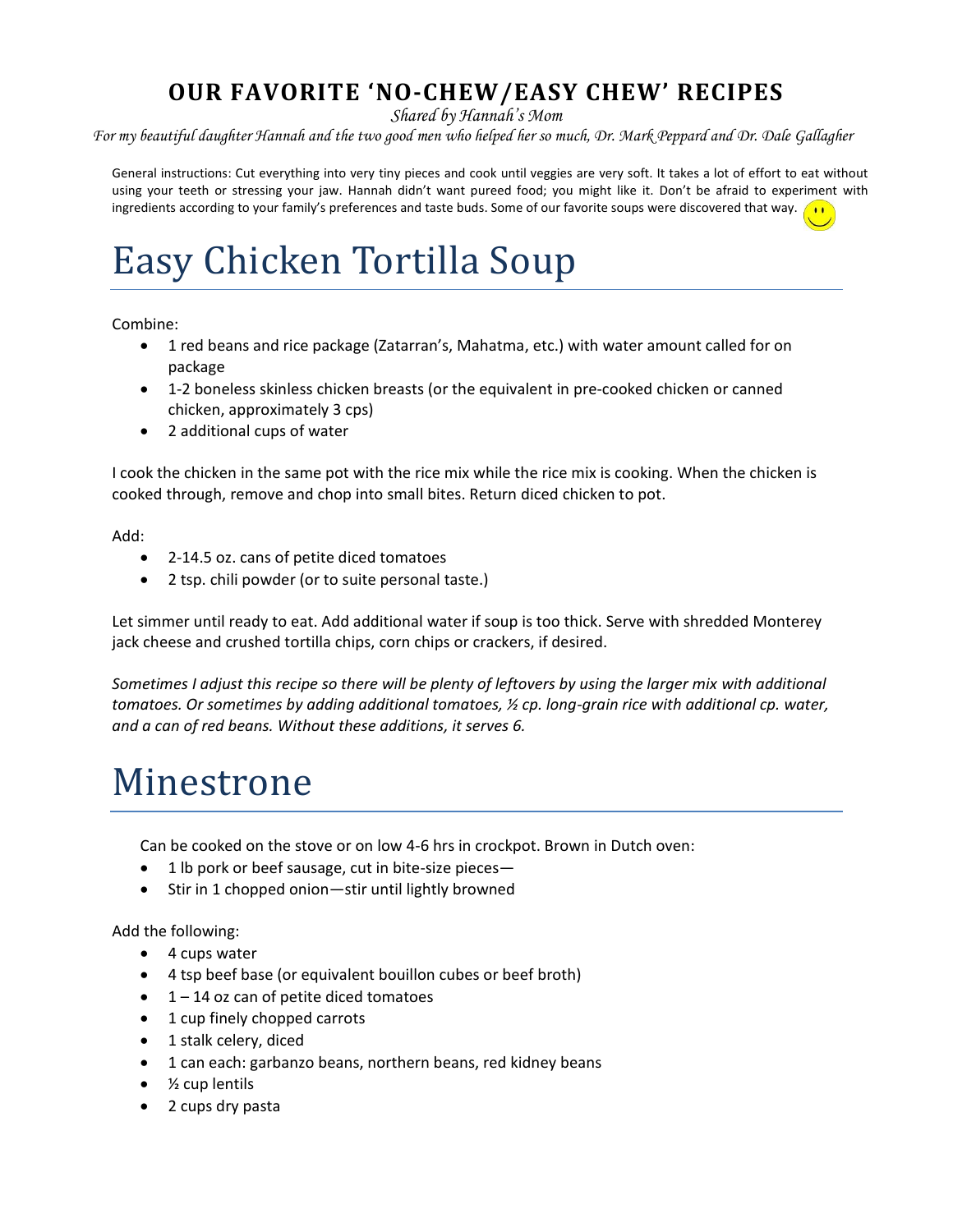# Split Pea & Sausage Soup

- 1 lb smoked sausage, cut in bite-size pieces
- 1 lb dry split peas
- 6 cups water
- 1 cup finely sliced carrots
- 1 cup chopped onion
- 1 cup chopped celery
- 1 Tbs parsley flakes
- $\bullet$  1 tsp salt
- ½ tsp coarse black pepper
- 2 bay leaves

Place all ingredients in Dutch oven. Bring to a boil. Reduce heat; cover and simmer for 75-90 minutes or until peas are tender. Remove bay leaves.

## Meatball Mushroom Soup

Combine in large saucepan:

- 2 cans condensed cream of mushroom soup, undiluted
- $\bullet$  1 + 1/3 cups milk
- $\bullet$  1 + 1/3 cups water
- 1 tsp. Italian seasoning
- 1 tsp. dried minced onion
- 1/<sub>2</sub> tsp. dried minced garlic
- ¼ cup quick-cooking barley
- 1/<sub>2</sub> cup uncooked elbow macaroni
- ¼ cup uncooked long grain rice
- 1 medium carrot shredded
- 4 ½ oz. can sliced mushrooms

While soup simmers, shape 1/2 lb ground beef into small meatballs and cook in non-stick skillet over medium heat until no longer pink. Use a slotted spoon to transfer meatballs to soup. Simmer until veggies, rice, & barley are tender. Top with grated Parmesan cheese.

## Chicken Enchilada Soup

*I created this soup based on the Easy Chicken Enchilada recipe. It was inspired by chicken enchilada soup at a favorite restaurant.*

In soup pot or crockpot, combine:

- 2 cans cream of chicken soup (or double my cream soup substitute)
- $\bullet$  1 10-oz can mild red enchilada sauce
- 16-oz can chopped green chilies
- *1*/<sub>2</sub> cup finely chopped onion
- 1 cup finely sliced carrots(*Continued on next page)*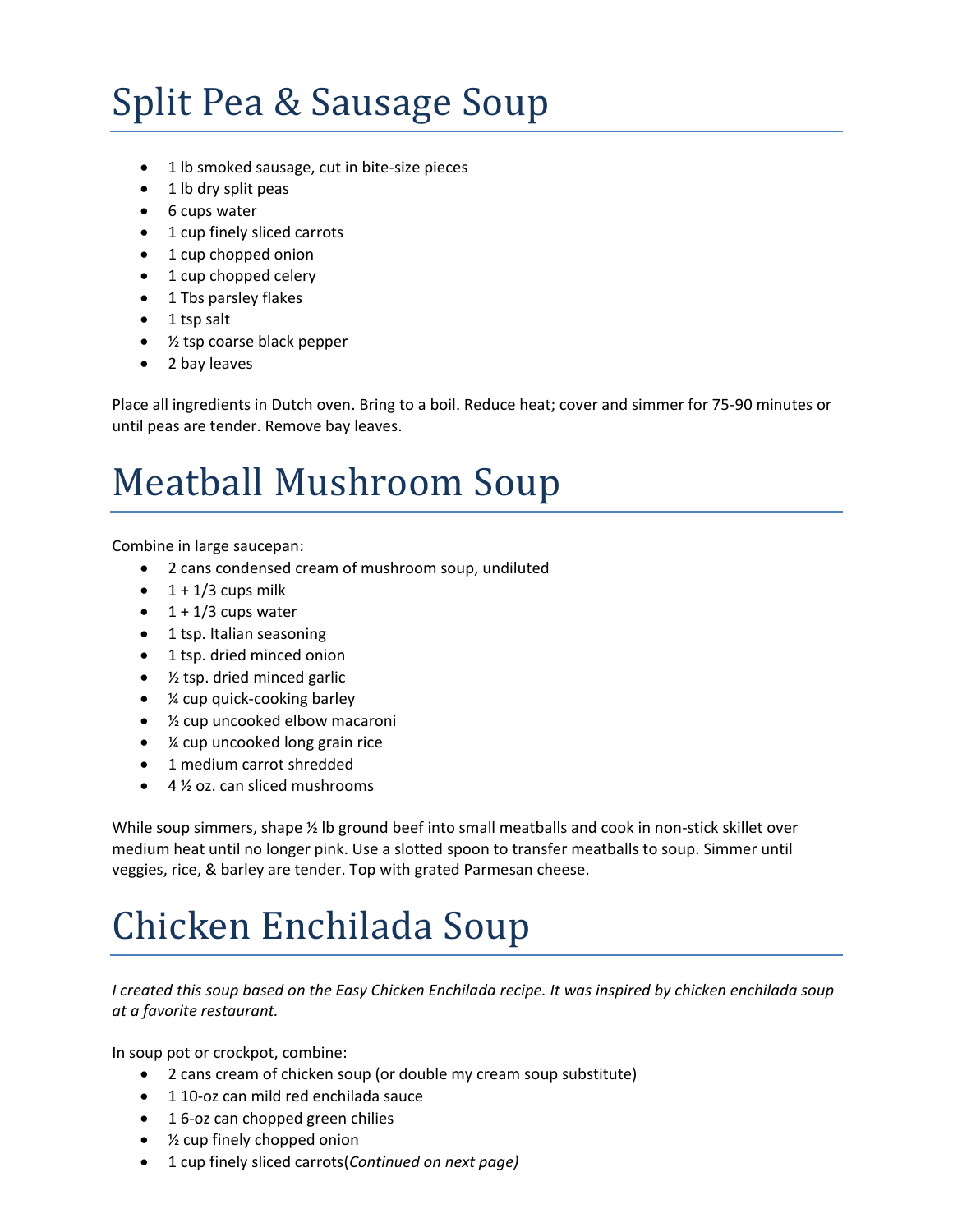- 4 cups water & chicken base or bouillon or 2 cans chicken broth
- $\bullet$  1 2 large chicken breast or 2-3 cans chicken

If not using canned chicken, cut chicken into small bites when cooked & return to pot. Cook on stove until veggies are tender or in crockpot for 6-8 hours on low.

Add:

- 1 can drained & rinsed black beans
- 1 can petit diced tomatoes

Cut into small pieces one 8-oz brick of fat-free cream cheese. Add to soup & stir until melted & blended. Serve with shredded cheese & corn chips.

## Creamy Tortellini Soup

Melt % c. margarine. Stir in % cup flour. Heat & gradually whisk in 2 c. milk. Add:

- 4 cups water
- 1 c. chopped celery
- $\bullet$   $\frac{1}{2}$  c. chopped onion
- 3 cloves garlic or equivalent jarred minced garlic
- $\bullet$  % tsp. dried basil
- ¼ tsp salt
- ¼ tsp oregano
- 1/8 tsp black pepper, if desired

Cover and cook on medium heat until veggies are tender. Stir in 1 10-oz pkg fresh tortellini. Stir in 1 can evaporated milk and 6 cups fresh baby spinach or the equivalent of frozen chopped spinach. Top with fresh grated Parmesan.

#### Sausage and Sweet Potato Soup

Brown together:

- ½ lb light pork sausage
- $\bullet$  % lb gr. beef
- ½ med. onion
- 2 tsp. minced garlic
- 1 stalk celery chopped

Add:

- 3 cups chicken broth
- 6 med. white potatoes chopped
- 1 large sweet potato chopped
- 1 tsp oregano

When potatoes are done add 1 can fat free evaporated milk and heat through.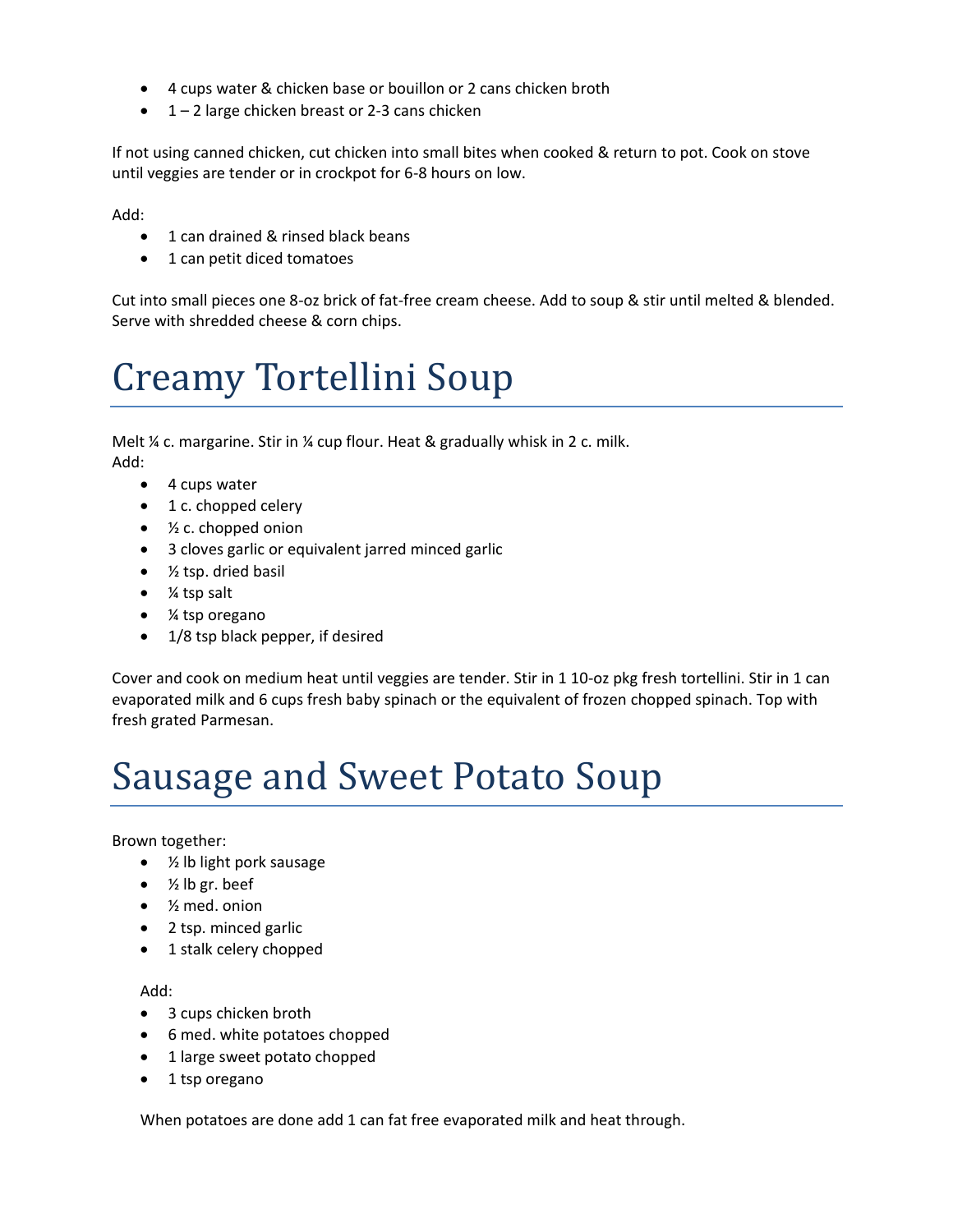# Mom's Chili

Brown 1 lb lean ground beef and one large chopped onion. Add:

- 2 cans ranch-style beans
- 2 cans petit diced tomatoes
- 1 can fat-free refried beans
- Chili powder to taste

## Mom's Italian Chili

Brown together:

- 1/<sub>2</sub> lb lean breakfast type sausage
- ½ lb lean ground beef
- ¼ large chopped onion
- 1 stalk celery, chopped

#### Add:

- 1 can pork 'n' beans
- 1 can garbanzo beans
- 2 cans navy beans
- 2 cans Italian style petite diced tomatoes

## Chunky Italian Potato-Tomato Soup

Melt large saucepan 2 tablespoons butter or margarine over medium heat and cook 2 onions, chopped, until tender.

Add:

- 4 cups peeled, cubed potatoes
- 11/2 cups chopped celery
- 11/2 cups chopped carrots
- 2 cloves garlic, minced
- 1 tablespoon Italian seasoning
- 2 cups milk

Whisk together and gradually stir in:

- 1 tablespoon cornstarch
- 1 1/4 cups chicken broth

Bring to boil and add:

- 1 (14.5 ounce) can tomatoes
- 2 tablespoons tomato paste
- salt and pepper to taste

Simmer until veggies are tender and soup has thickened slightly.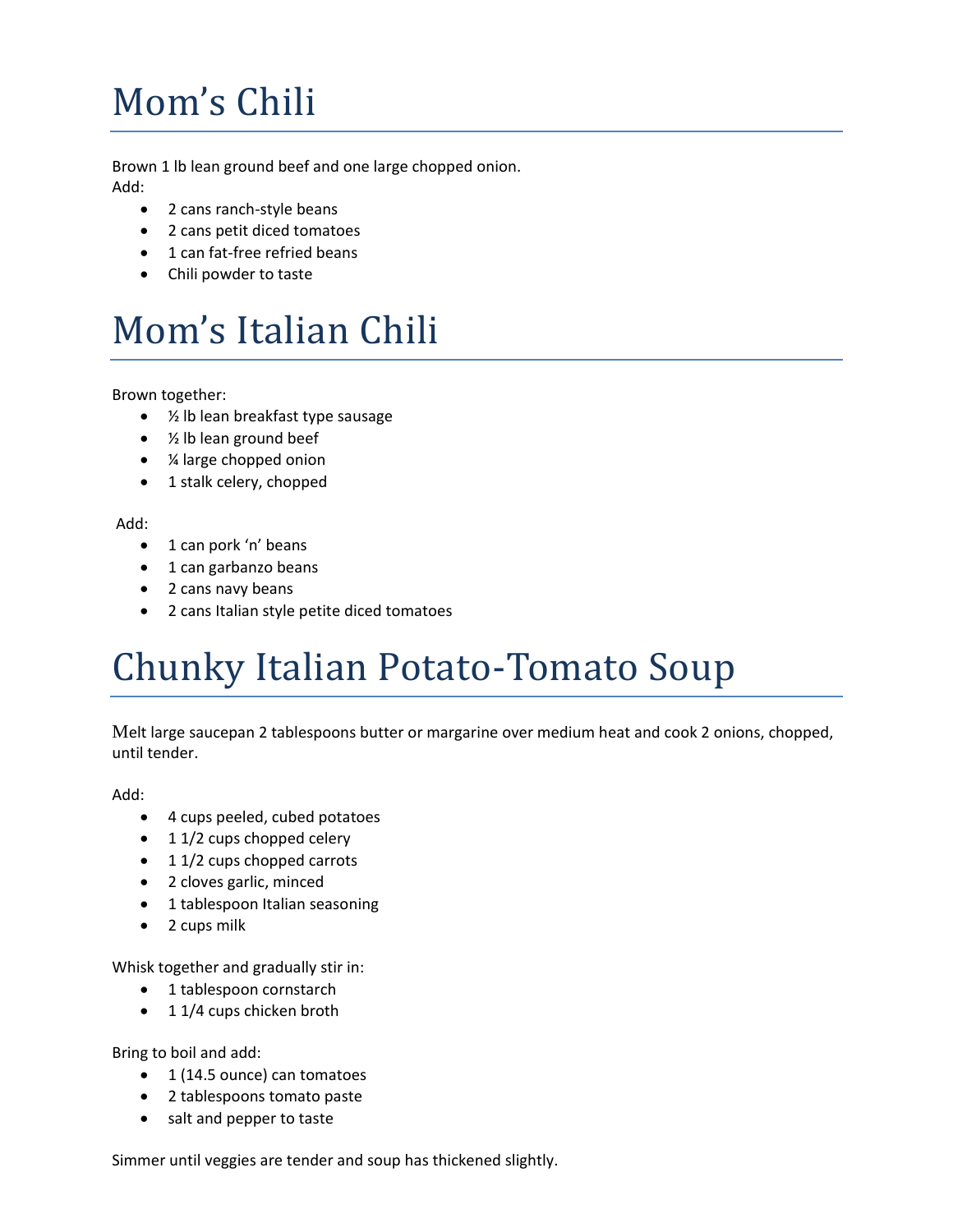## Sausage Potato Soup

- 1/<sub>2</sub> lb Kielbasa sausage, sliced
- 6 medium potatoes, peeled and cubed
- 2 cups frozen corn (or one can, drained)
- $\bullet$  1 % cup chicken broth
- 1 celery rib, sliced
- 1 tsp. parsley flakes
- ¼ cup sliced carrots
- $\bullet$   $\frac{1}{2}$  tsp. garlic powder
- $\bullet$  % tsp onion powder
- $\bullet$  % tsp. salt
- ¼ tsp. pepper

Combine in soup pot. Bring to boil. Reduce & simmer until veggies are tender. Add 1 % cps. milk. Heat through and serve with shredded cheese on top.

#### Chunky cheese soup

#### **This one is worth the extra effort!!**

Combine in large soup pot:

- 2 cups of water or broth
- 3 cups diced peeled potatoes
- 1 cup thinly sliced carrots
- 1 cup sliced celery
- *1/2* cup chopped onion
- $\bullet$  1  $\frac{1}{2}$  tsp. salt
- ¼ tsp. pepper

Simmer until veggies are tender. In a large skillet or saucepan, melt ¼ cup butter or margarine. Stir in ¼ cp. flour or cornstarch. Stir until smooth over medium heat. Gradually add 2 cups of milk and stir until thickened. Stir in 2 cups shredded cheddar cheese and 1 8-oz block of fat-free cream cheese (cut in chunks). Stir until smooth. Pour into pot of veggies and stir until combined. I like it just like this or with a sprinkle of Hormel real bacon on top. You may also stir in 1 cup of cooked ham, tuna, salmon, ground beef (cooked), or pork sausage for variations.

#### Tomato-Basil Bisque

In a large saucepan, cook in 1 Tbs butter:

- 1 cup chopped celery
- **34 cup thinly sliced carrots**
- *¼* cup chopped onion
- 1Tbs. minced fresh garlic (*Continued on next page)*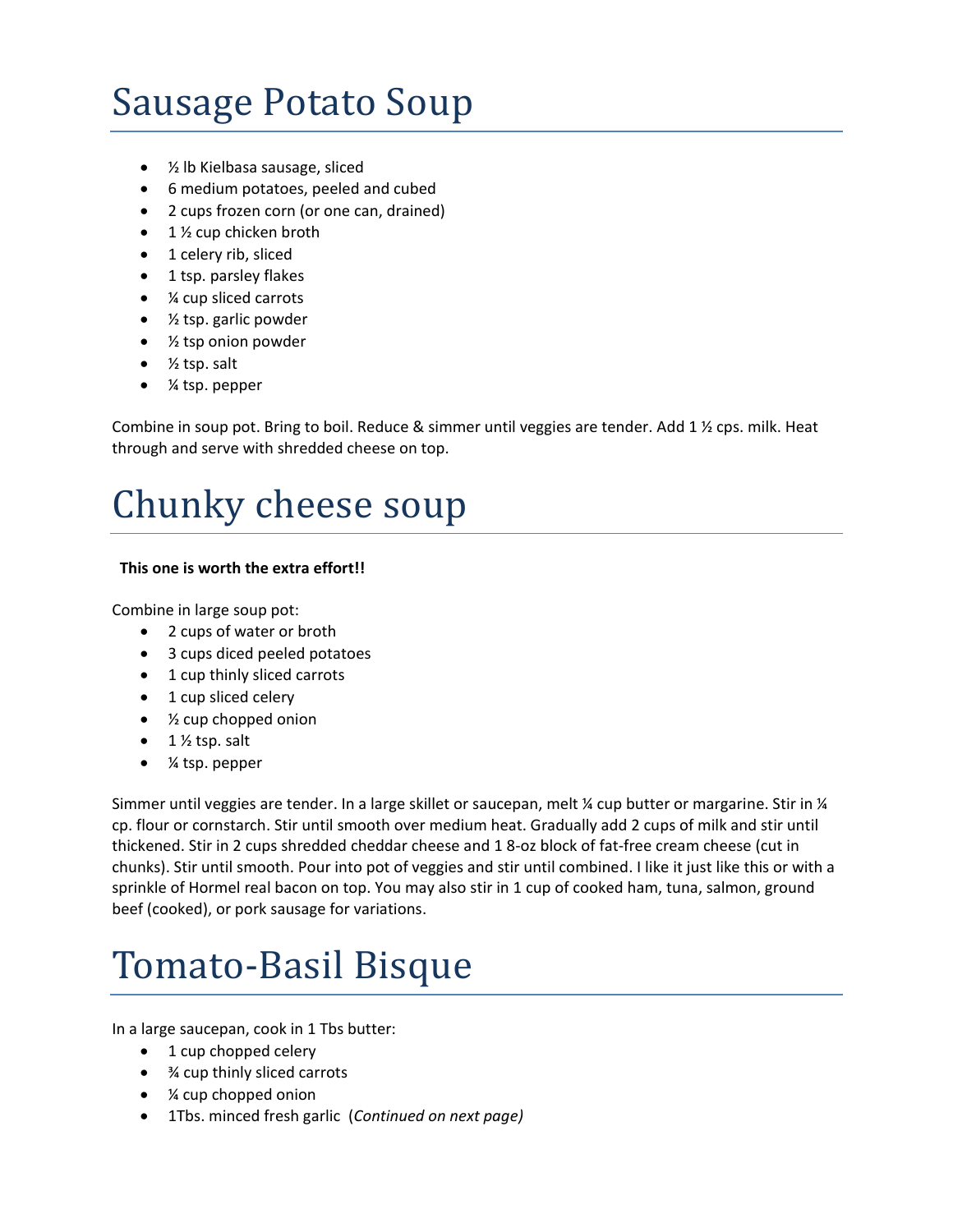Add the following, bring to boiling, reduce heat, and simmer, uncovered about 30 minutes or until slightly thickened:

- 3 cups tomato juice
- 1 cup chicken broth
- $\bullet$  1-7  $\frac{1}{2}$  oz can petit diced tomatoes
- ½ of a 6 oz can tomato paste
- 1 tsp dried basil
- ½ tsp dried oregano
- ½ tsp pepper

Add 1 cup whipping cream, 4 oz. cream cheese, and 4 tsp sugar. Heat through. Garnish with fresh basil or basil pesto. If desired, you can puree ½ the soup in a blender until smooth.

## Mema's Breakfast Casserole

Beat 10 eggs until fluffy.

Add:

- 5 cups frozen shredded hashbrowns
- 1 ½ cups shredded Swiss cheese
- $\bullet$  1 % cups Velveeta cut in small chunks
- 1 c. cottage cheese
- $\bullet$  2/3 c. skim milk
- 2 tsp. dry chives
- 2 tsp. salt

Bake in greased 9 x 13 pan at 325 or until set. This can be stirred up the day before and kept in fridge.

## Blueberry Muffins

Mix together:

- $\bullet$  1 % all-purpose flour
- $\bullet$   $\frac{1}{4}$  c. sugar
- $\bullet$  2 % tsp. baking powder
- $\bullet$   $\frac{3}{4}$  tsp. salt

Combine and add all at once:

- $\bullet$   $\frac{3}{4}$  c. milk
- 1 beaten egg
- 1/3 cup cooking oil
- ¼ tsp lemon flavoring

Blend just enough to moisten. Fill greased muffin tins 2/3 full. Bake at 400 for 25 minutes. While muffins are still warm, dip tops of muffins in melted margarine and roll in white sugar. (About 3 Tbs. each)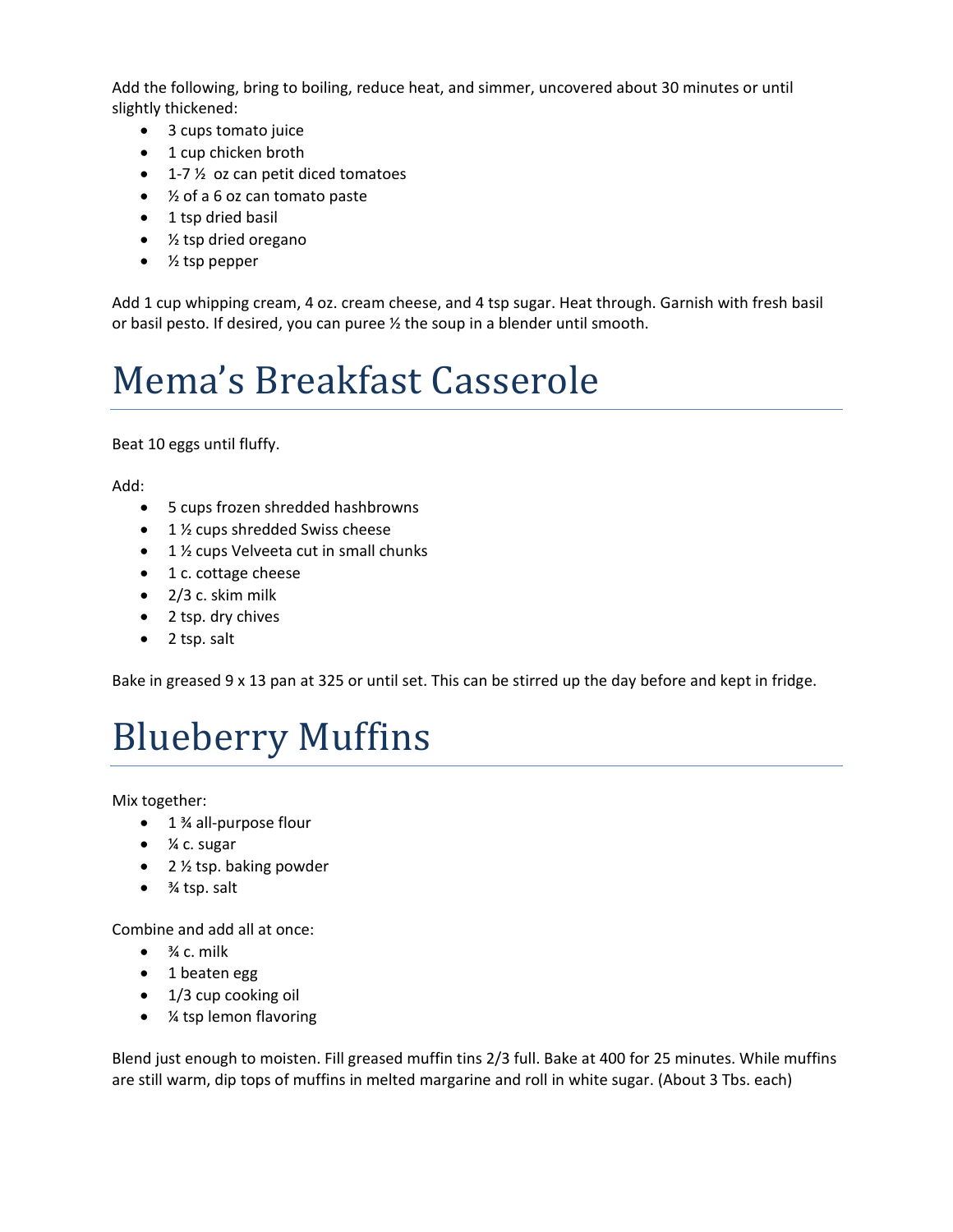## Oatmeal Breakfast Cookie (Gluten Free)

Stir together:

- $\bullet$  1 Tbs Canola oil
- 1/2 cup unsweetened applesauce
- 1 cup brown sugar
- $\bullet$  2 eggs
- 1 cup peanut butter
- 1 tsp vanilla flavoring

Add:

- 3 cups rolled oats (I use GF)
- 3 tsp baking powder
- 1 tsp cinnamon
- 2/3 cup baking mix (I use Bob Mill's GF)

Add: ½ cup skim milk

Stir in: 1 cup chocolate chips

Bake at 350 for 45 minutes.

#### Fruit Smoothies

*I really like this recipe for its flexibility. And unlike so many smoothie recipes, banana is not a necessary ingredient.*

- $\bullet$   $\frac{1}{2}$  cup milk (I use skim)
- ½ cup fruit juice
- $\bullet$  % cup vanilla yogurt
- $\bullet$  1 ½-2 cups fruit
- Cinnamon, if desired

We like cranberry grape juice with any combination of strawberries, cherries, blueberries, raspberries, and cranberries. Another favorite is orange juice with peaches and cranberries. I keep the fruit frozen and also freeze the yogurt in old ice cube trays (each cube is approximately 2 Tbs.) Using frozen fruit & yogurt makes for a very thick creamy smoothie.

# Grandma's Easy Tater Tot Pie

Combine 2 lbs ground raw with one package dry onion soup mix and 2 cans cream of mushroom. Top with single layer of tater tots and sprinkle with seasoned salt. Bake at 375 40-50 minutes or until meat is no longer pink in the middle.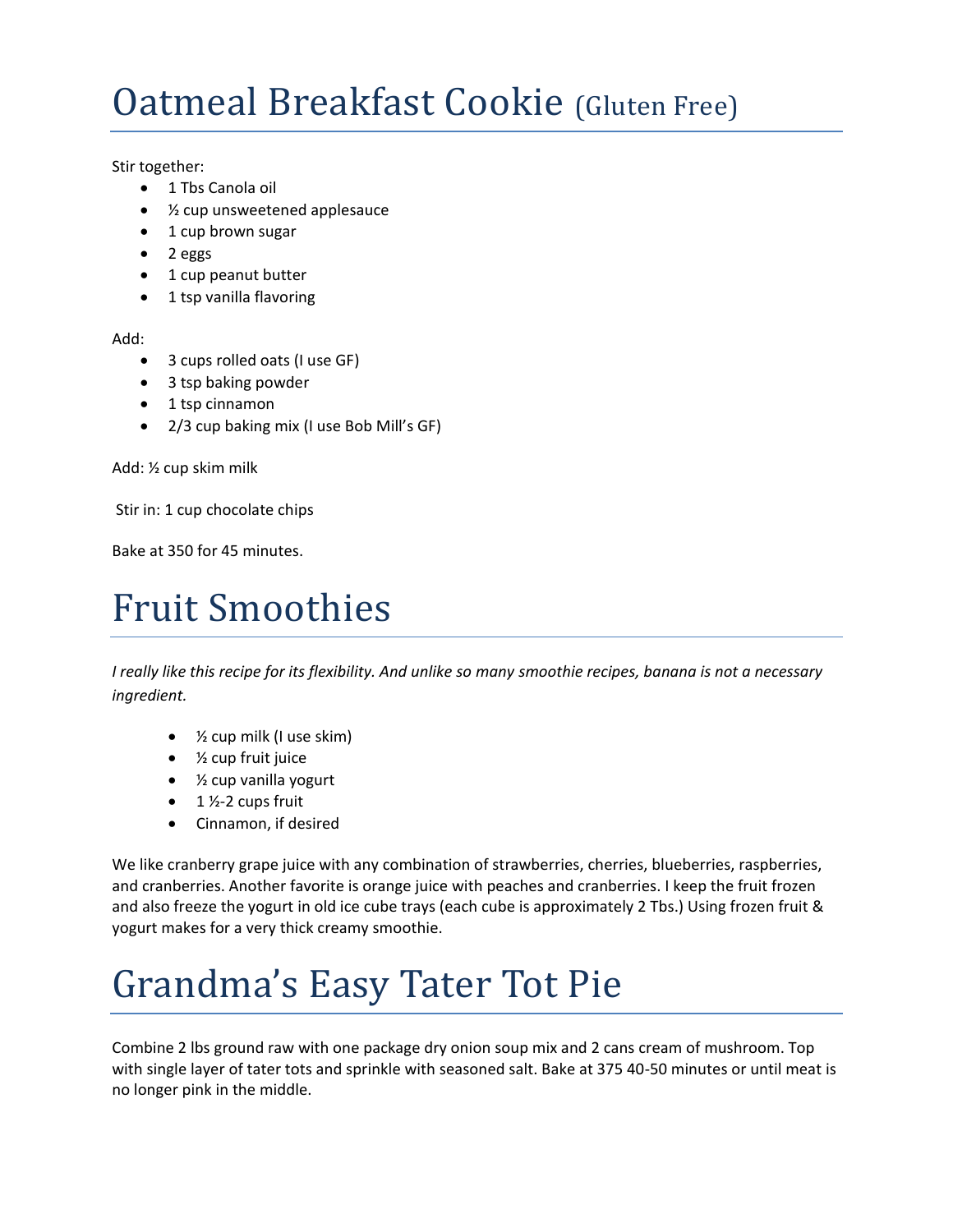## Easy Chicken Enchiladas

Mix together:

- 3 large cans of chicken
- 18-oz package cream cheese (I use the fat free)
- 1 can cream of chicken soup\*
- 1 6-oz can chopped green chilies
- 2 Tb finely chopped yellow onion

Pour a very small amount of 10-oz can of enchilada sauce (I like mild red or green) on bottom of greased casserole dish. Place 2 Tb of chicken mixture in flour\*\* tortilla (about 20 tortillas), roll and place seam side down in dish. Continue until all the chicken is used. Pour remaining enchilada sauce on top of enchiladas. Top with 2 cups shredded Monterey cheese & 2 cups cheddar cheese. Bake at 300 degrees for 30 minutes or until heated through.

\*\**I substitute GF corn tortillas for flour now. Corn tortillas don't roll so well and I discovered a timesaving alternative. Pour a small amount of sauce in large casserole, and then overlap 6 corn tortillas on top. Spread about ½ the chicken mixture over the tortillas, lay another layer of tortillas, then the rest of chicken, another layer of tortillas (total of 18) and top with the sauce and cheese. Bake as directed above & cut in squares to serve.*

## \*Gluten Free Cream Soup Substitute

*Since going gluten free I've found a very easy, healthy, and inexpensive alternative to cream soup which is used in so many casseroles, etc.* 

Mix together 1 cup cold milk (I use skim) with 3 Tb rice flour or 2 Tb cornstarch. Heat 1 minute in microwave, stir & heat 1 more minute or until thick. Don't let it boil over. I usually stop here, but you can add a Tb. margarine or olive oil, salt, bouillon, chopped mushrooms or chicken or celery or whatever to more closely mimic the soup you are replacing.

## Mom's Chicken & Noodles

Place one Ib boneless, skinless chicken breasts 1 rib celery,  $\frac{1}{2}$  cup chopped onion, and 1 cup thinly sliced carrots, in large pot with enough water to cover and bring to a boil, reduce heat, cover & simmer until done. While bringing to a boil, add 1 Tbs. dried parsley flakes, 1 tsp salt, pepper to taste. While this is cooking: combine 1 cup all-purpose flour, 1 egg, 1 tsp salt and 2 Tbs. milk. Roll out very thinly on pastry sheet, waxed paper or counter, using flour to keep from sticking. Slice in ¼ inch strips and let dry for at least 1 hour, more if possible. Remove chicken and shred or dice. Bring pot back up to boiling. Add noodles one at a time, while stirring to keep from sticking. Return chicken to pot. Simmer until noodles are down—about 10-12 minutes. Delicious served over mashed potatoes.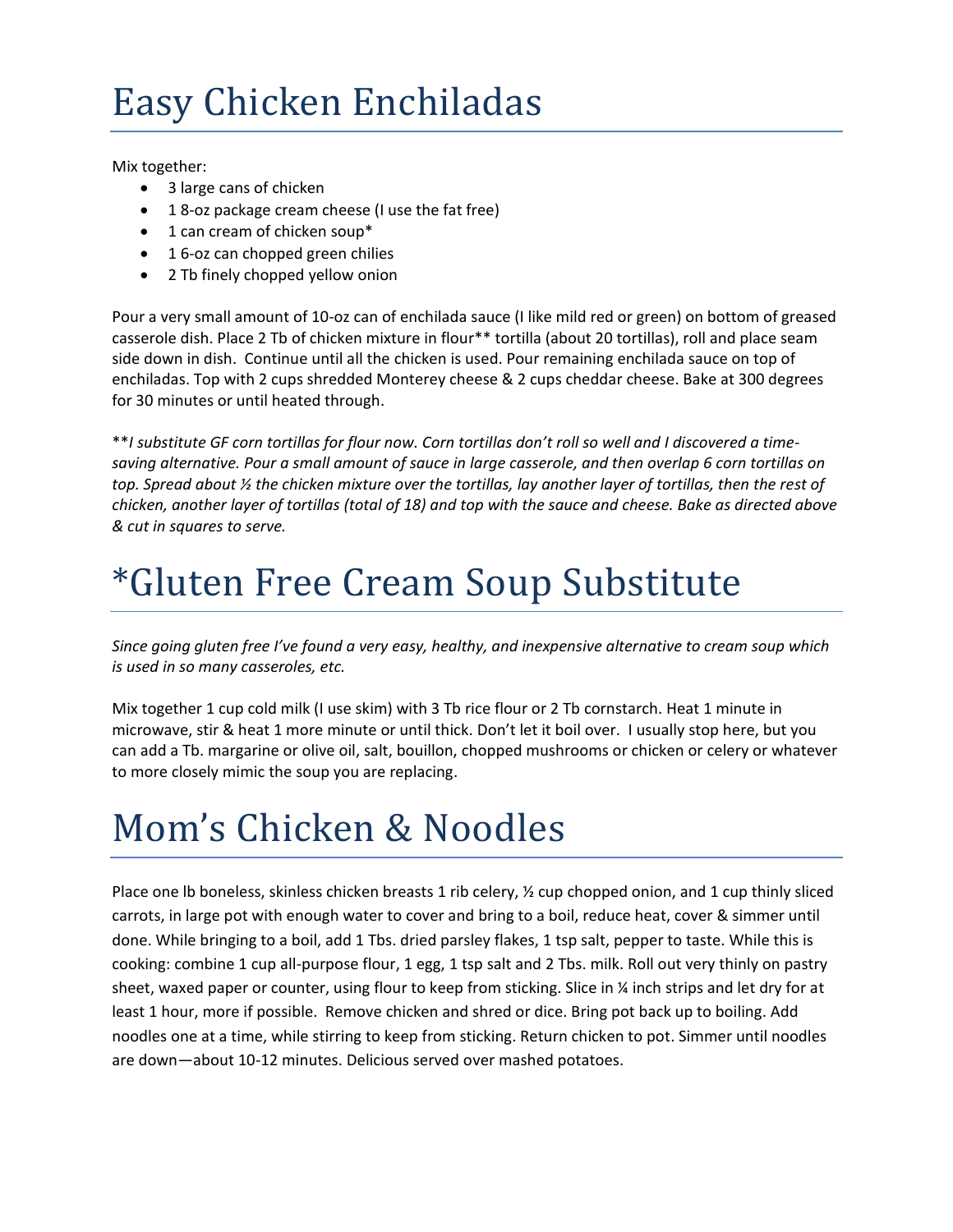# Dulie's Beef & Noodles

Cook a trimmed beef brisket in water with 1 tsp. salt until meat is tender. Chop meat in small bites and add homemade noodle recipe (see Chicken & Noodles above). Serve over mashed potatoes.

# Mom's Chicken & Dumplings

Place one Ib boneless, skinless chicken breasts 1 rib celery,  $\frac{1}{2}$  cup chopped onion, and 1 cup thinly sliced carrots, in large pot with enough water to cover and bring to a boil, reduce heat, cover & simmer until done. While bringing to a boil, add 1 Tbs. dried parsley flakes, 1 tsp salt, pepper to taste. Remove chicken & cut in small bites. Bring back to boiling and drop homemade dumplings on top. Reduce heat, cover tightly and simmer for 12-15 minutes. Delicious served over mashed potatoes.

Dumplings:

- 1 cup all-purpose flour
- 2 tsp baking powder
- $\bullet$  % tsp salt
- ½ cup milk

## Swiss-Ham Ring-Around Pillsbury Bake-Off Past Winner

Cook & drain 1 box frozen broccoli

In large bowl, combine and blend well:

- 2 tsp. parsley flakes
- 2 Tbs finely chopped onion
- 2 Tbs. prepared mustard
- 1 Tbs. soft margarine
- 1 tsp. lemon juice

Add:

- ¾ cup shredded Swiss cheese
- Broccoli
- 1 can chunky ham or 1 cup diced ham

On greased cookie sheet, arrange triangles, points toward the outside, in a circle with the bases overlapping. The center opening should be about 3 inches in diameter. Spoon ham filling in a ring evenly over bases of triangles. Fold points of triangles over filling and tuck under bases of triangles at center of circle. Sprinkle with parmesan cheese. Bake at 350 for 25-30 minute or until golden brown.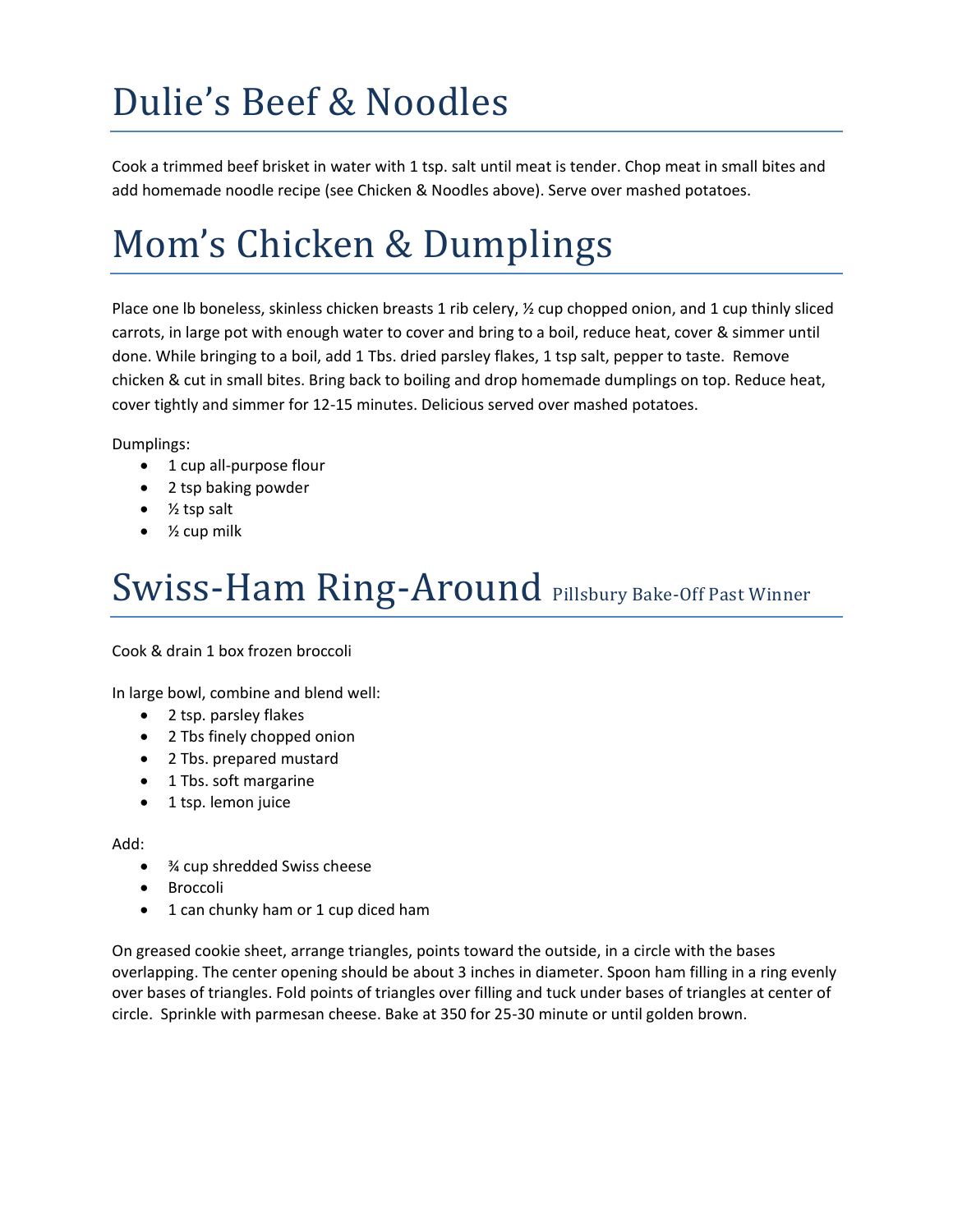## Twice-Baked Potatoes or Potato Casserole

This is more an idea than a recipe because I don't measure and I vary the ingredients depending on my mood and what I have on hand. Bake 8-10 potatoes in the oven. Scrub, prick with fork or knife & cook about 1 hr at 350 or so. Slice potatoes in half lengthwise & scoop out potato into mixer. Mix at med. speed & add to taste: margarine, cream cheese and/or sour cream, finely shredded cheddar or Monterey jack cheese, ranch dressing, or instead of ranch use season salt or salt and pepper, garlic salt and/or chives and parsley flakes. Spoon back into potato skins and top with more cheese or spoon into greased casserole and top with more cheese and sliced kielbasa. Heat in oven at 350 for 20 minutes or until heated through.

#### Macaroni & Cheese

Cook 1 lb. macaroni according to pkg directions. Meanwhile combine:

- 2 Tbs cornstarch
- 2 cups skim milk

Microwave 1 minute at a time, stirring each time, until thickened. Stir in until melted:

- 16 oz. reduced-fat Velveeta
- 1/2 cup shredded sharp cheddar cheese

Drain macaroni and stir into cheese sauce.

## Potatoes with Lemon-Chive Butter

16 small red potatoes (about 1  $\frac{3}{4}$  lbs) Cut potatoes in  $\frac{1}{2}$  and boil in enough water to cover. Drain potatoes, return to saucepan.

Add the following and gently toss until potatoes are well coated:

- 3 Tbs butter or margarine
- 2 Tbs chopped chives
- 1 Tbs lemon juice
- Salt to taste

## Broccoli Casserole

Combine and heat in microwave until margarine is melted:

- $\frac{1}{4}$  c ( $\frac{1}{2}$  stick) margarine
- $\bullet$   $\frac{1}{4}$  c skim milk
- 1 can cream of celery

Place 1 1-lb bag frozen chopped broccoli and one can sliced water chestnuts, drained, in greased casserole dish. Pour soup mixture on top. Bake at 350 for 45 minutes. Stir and topped with seasoned Italian bread crumbs. Bake an additional 15 minutes. Delicious served with white rice & grilled chicken.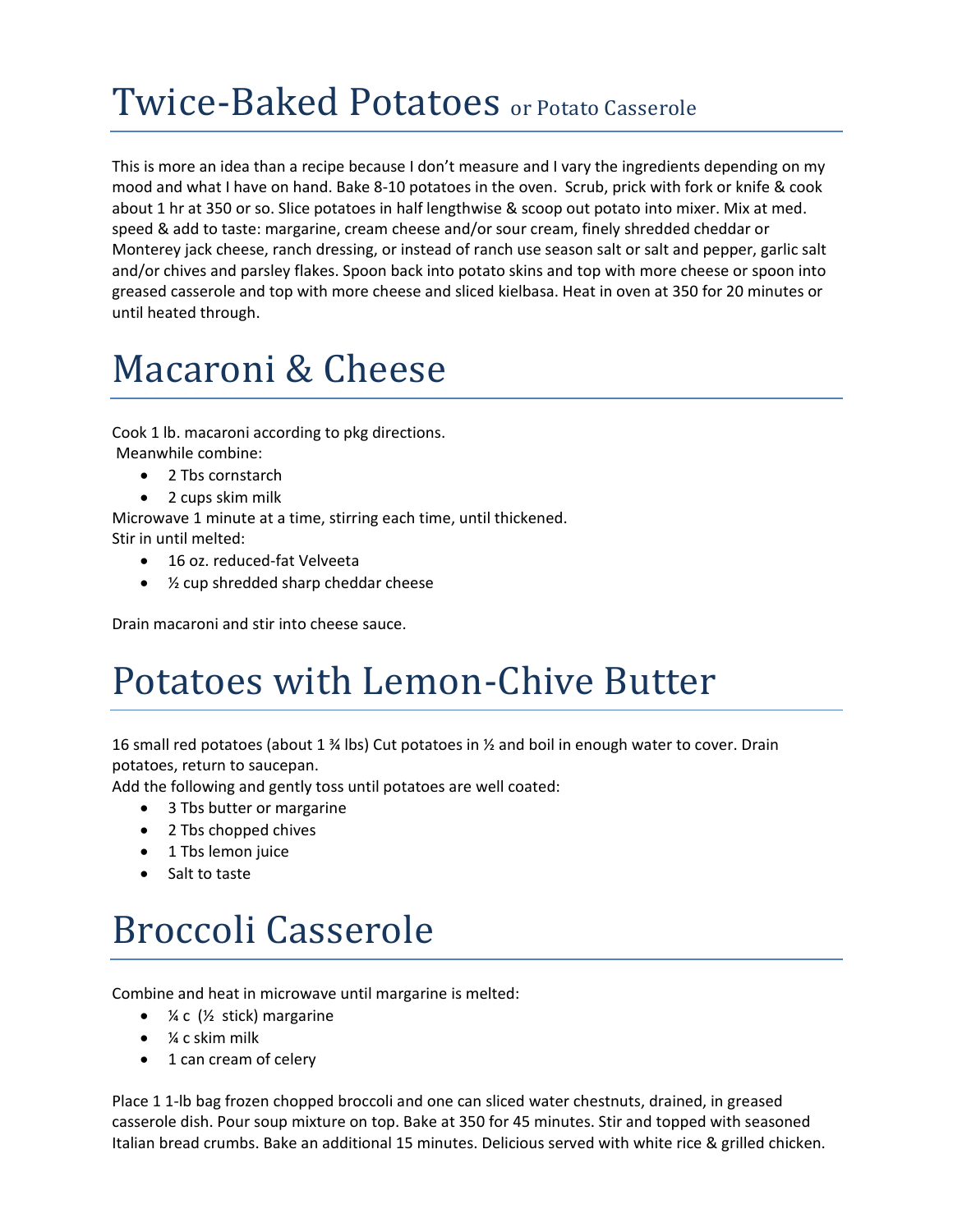# Creamed Spinach

Make a cream sauce in skillet:

- 3 Tbs butter or margarine
- 4 Tbs flour
- $\bullet$  1 cup milk
- $\bullet$

Sautee 2 Tbs. minced onion until tender, in 1 Tbs. butter or margarine Add and cook until tender:

- 2 Tbs. water
- 16-20 oz. frozen chopped

Stir in white sauce, 4 oz sour cream or cream cheese, and ¼ cup shredded Parmesan or Romano cheese. Salt to taste. Serve hot.

## Mom's Guacamole

To one ripe avocado add: 1 Tbs finely chopped red or yellow onion, ½ chopped Roma tomato; garlic salt and lemon juice to taste. I think use approximately ¼ tsp garlic salt and 1 tsp lemon juice. Serve with tortilla or corn chips. *Hannah says you can eat this with a spoon if you can't eat chips yet.*

## All-Bran Muffins

Combine dry ingredients:

- 1 cup all-purpose flour
- 1 cup all-bran
- 4 tsp baking powder
- $\bullet$  % tsp. salt

Combine wet ingredients separately:

- 2 Tbs honey
- $\bullet$  % tsp cinnamon
- 3 Tbs melted margarine
- 1 egg, beaten
- 1 cup skim milk

Add wet to dry and stir just enough to moisten. Fill muffin tins or paper baking cups 2/3 full. Bake at 425 for 15 minutes.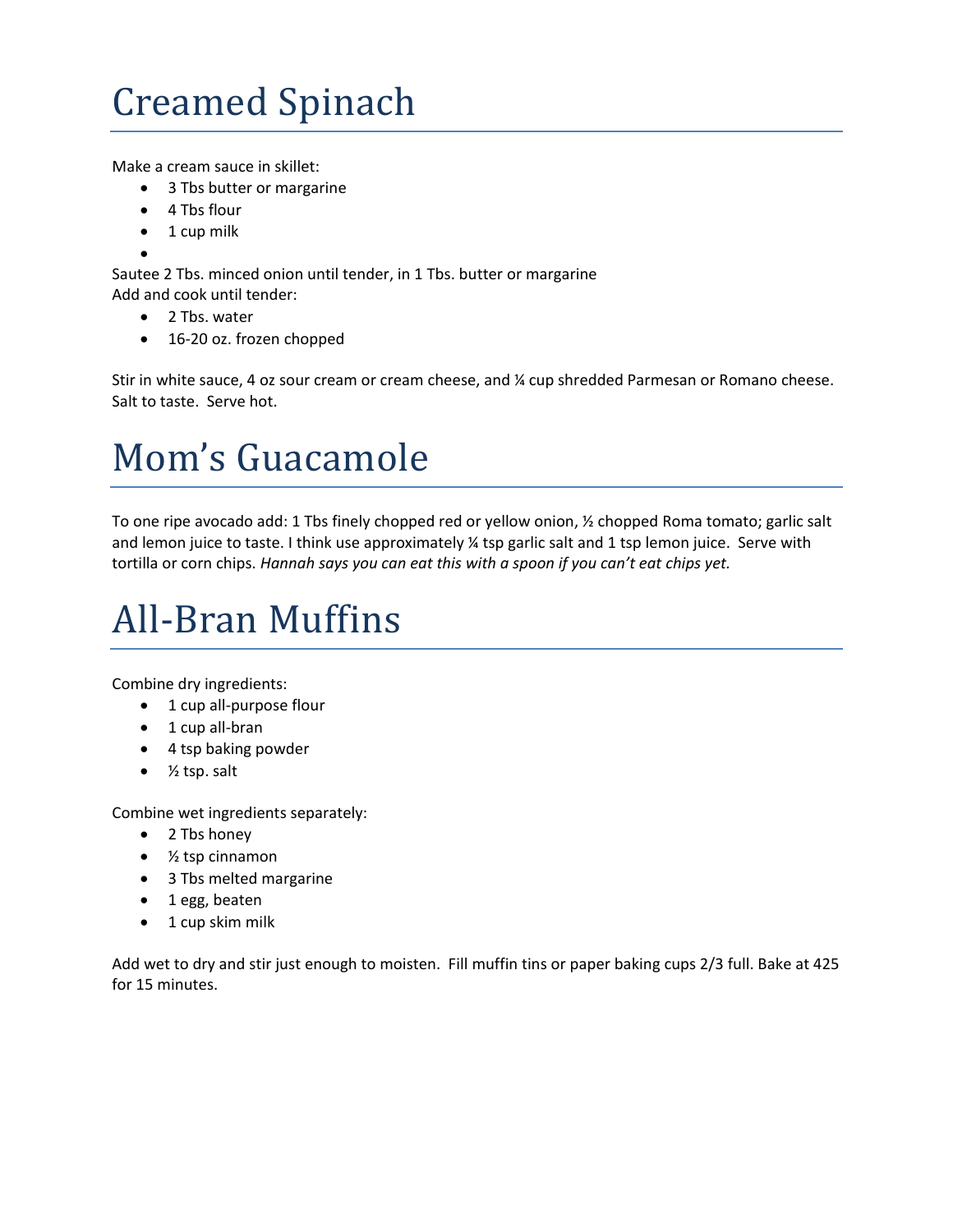# Apple Crisp

Slice 4 med. Cooking apples (about 4 cups) and spread in bottom of greased 8 x8 pan.

Stir together: ¾ cup brown sugar ½ cup flour ½ cup quick cooking oats ¾ tsp cinnamon ¾ tsp nutmeg

Cut in 1/3 cup soften margarine or butter. Sprinkle over apples and bake 30 minutes at 375 or until apples are tender when pierced.

## Mocha Freeze

Freeze leftover coffee in cubes. I keep them in a Ziploc in my freezer. Combine in blender and blend until well-blended:

- 2 cups coffee cubes
- 1 c. low-fat vanilla ice cream
- $\bullet$   $\frac{1}{2}$  c. skim milk
- 1 Tbs instant chocolate pudding mix (dry)
- ¼ tsp vanilla and/or cinnamon, if desired.

Pour into glasses and top with Cool Whip and/or cinnamon, if desired.

#### *The following are recipes we haven't tried yet, but they sound good to me.*

## Stuffed Pepper Soup

In a large saucepan, cook until tender:

- 1 lb lean ground beef
- $\bullet$  1 large onion, chopped (1 cp)
- 1 each medium red, orange, and green sweet peppers, chopped
- 2 cloves minced garlic

Transfer to crockpot and add:

- 4 cups beef broth
- 2 cups water
- $\bullet$   $\frac{1}{2}$  tsp black pepper
- ½ tsp chili powder
- ½ tsp paprika (*Continued on next page)*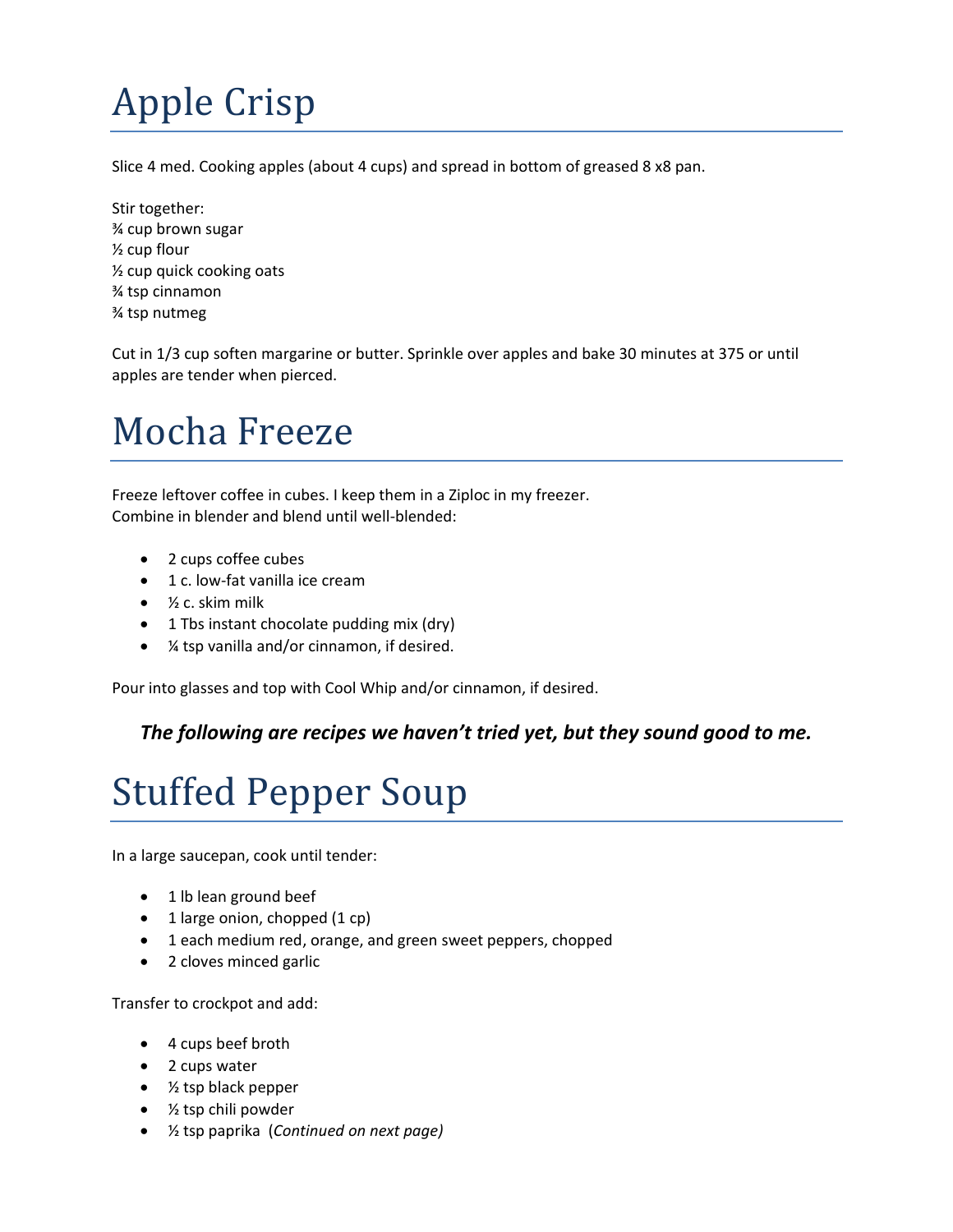Cover and cook on low heat setting for 8-10 hrs or on high-heat setting for 4-5 hrs. Stir in ¾ cup uncooked instant brown rice, cover and cook for 30 minutes more or until rice is done. Sprinkle with shredded Colby Jack cheese.

## Savory Bean Spinach Soup

Combine in slow cooker and cook 5-7 hrs on low or 2  $\frac{1}{2}$  -3  $\frac{1}{2}$  hrs on high heat:

- 3 14-oz cans vegetable broth
- 1 15-oz can tomato puree
- 1 15-oz can white or Great Northern beans, rinsed and drained
- ½ cup converted rice
- ½ cup finely chopped onion
- 2 cloves minced garlic
- 1 tsp dried basil
- $\bullet$  % tsp salt
- ¼ tsp black pepper

Add 8 cups coarsely chopped fresh spinach or kale leaves. Serve with Parmesan.

## Creamy Corn and Potato Chowder

Cook 1 large finely chopped onion and 1 rib celery, chopped in 2 Tbs. butter.

Add:

- 5 % cups chicken stock or broth
- 1 ½ cups frozen corn kernels
- 1 large potato peeled and diced
- Salt & pepper to taste

Cook until veggies are tender. In a small bowl, whisk together 1 cup heavy cream & 3 Tbs flour. Stir into soup. Bring soup back to low boil, reduce heat and simmer until done.

## Pasta e Fagioli

#### *This recipe makes 9 qts of soup!….be sure and adjust the amounts to suit your family.*

Sauté 2 lbs ground beef in saucepan.

Add:

- 2 oz. onion, chopped
- 3 oz. carrot, thinly sliced
- 4 oz. celery, chopped
- 48 oz. canned tomatoes
- 2 cups red kidney beans
- 88 oz beef stock
- 3 tsp oregano
- 2 ½ tsp pepper (*Continued on next page)*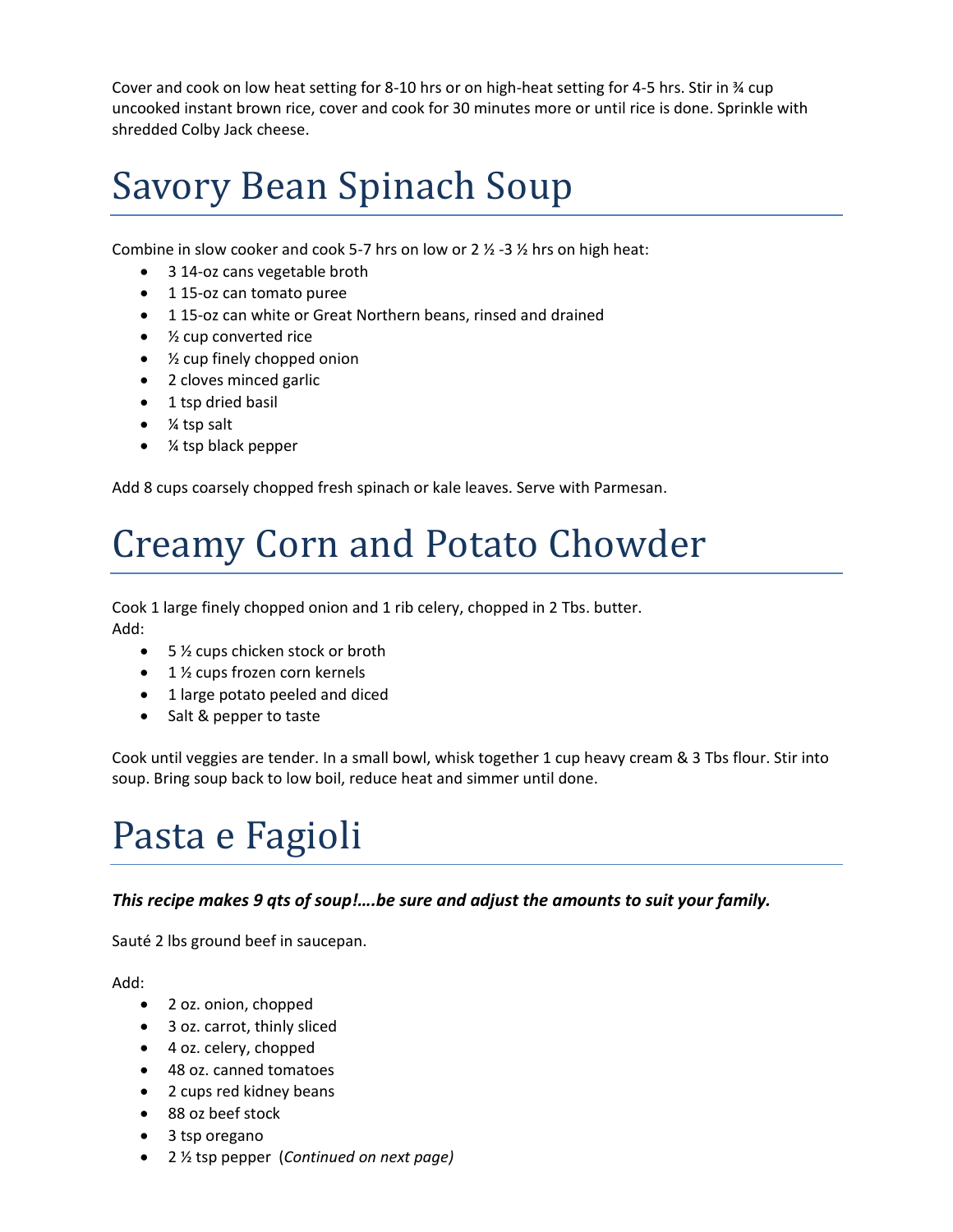- 5 tsp parsley
- $\bullet$  1 ½ tsp Tabasco sauce
- 38 oz spaghetti sauce
- 8 oz. dry ditali pasta

#### Pork Zuppa

In a large skillet, cook until tender:

- 1 lb ground pork
- 1 onion, chopped
- 2 cloves garlic, minced

Transfer to slow cooker and add:

- 1 tsp. dried oregano
- $\bullet$  % tsp salt
- ¼ tsp crushed red pepper
- 4 cups chicken broth
- 12 ounce tiny red new potatoes, cut in pieces

Cook on low-heat for 6-8 hrs.

In small bowl combine and stir into slow cooker:

- 12 oz can fat-free evaporated milk
- 2 Tbs cornstarch

Stir in 2 cups chopped fresh kale. Cover & cook 30-60 minutes more.

#### White Chicken Chili

Combine and bring to boil:

- 2 cans navy beans
- 4 oz. chopped green chilies
- $\bullet$  % tsp cumin
- ½ tsp oregano
- $\bullet$  % tsp pepper
- 2 cups chopped cooked chicken
- $\bullet$  2  $\frac{1}{2}$  cups chicken broth

Combine ½ cup chicken broth with 1 Tbs. cornstarch. Stir until smooth. Add to pot and simmer until thickened and veggies are tender. Top with shredded Monterey Jack cheese.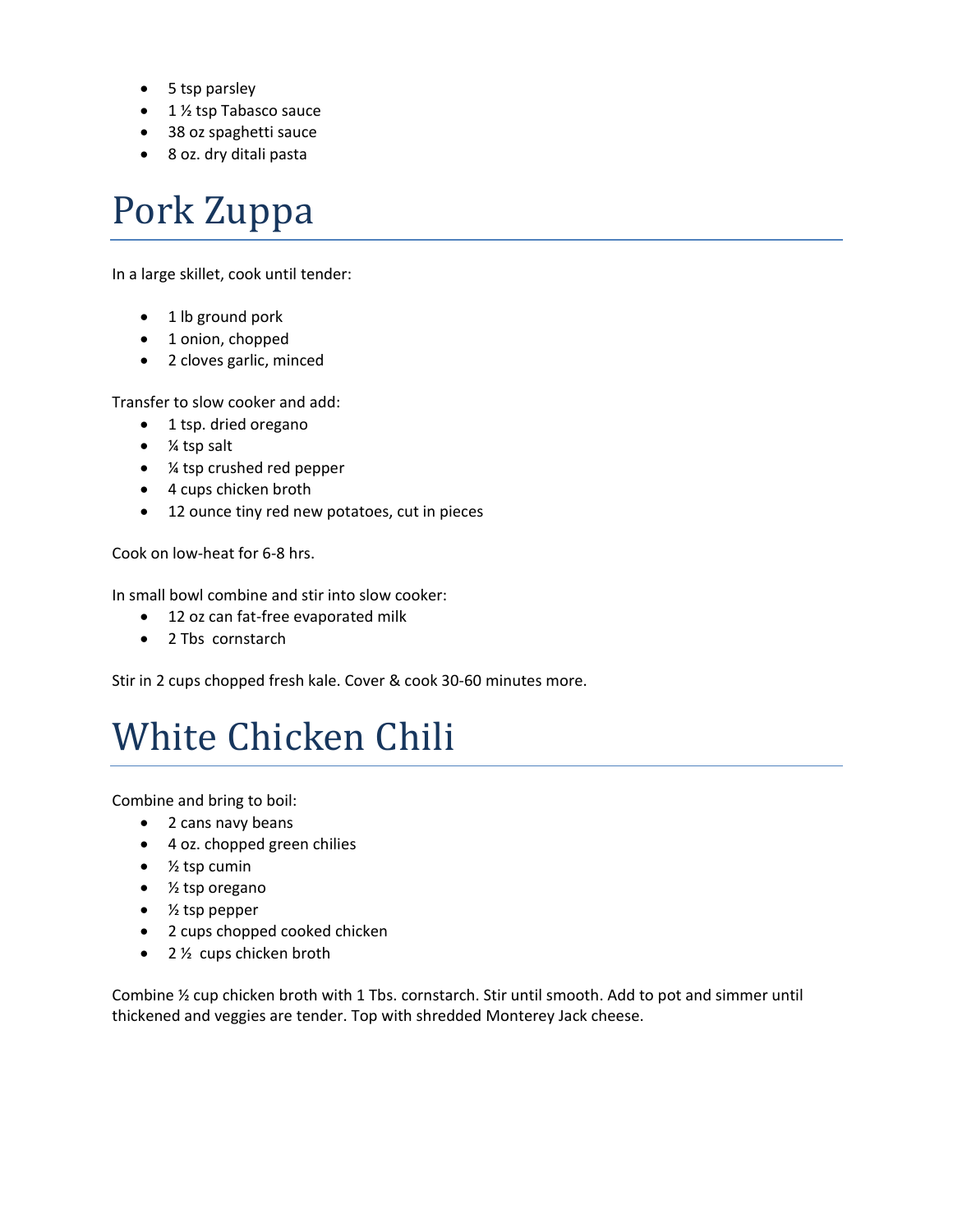## Summer Squash & Corn Chowder

Cook:

2 slices applewood-smoked bacon in large Dutch oven. Remove bacon and crumble. Reserve 2 Tbs. bacon drippings in pan.

Add to drippings and sauté until veggies are tender ½ cup each:

- Onion
- Celery
- Squash

1 lb. frozen white & yellow baby corn kernels, set aside 1 cup corn.

Place the remaining corn & 1 cup milk in blender and process until smooth. Add:

- $\bullet$  1 % cup milk
- $\bullet$  % tsp salt
- ¼ tsp pepper

Blend until smooth. Add pureed mixture and reserved 1 cup corn to pot. Reduce heat to medium and cook until thoroughly heated, stirring constantly. Top with bacon, chopped onions, and shredded cheddar.

## Chicken & Gnocchi Soup

In 4 Tbs. butter and 1 Tbs. olive oil, sauté:

- 1 cup chopped onion
- ½ cup celery, finely diced
- 2 cloves garlic, minced

When the onion is translucent, add 4 Tbs. flour and cook about a minute before adding 1 quart half and half. Cook 1 lb potato gnocchi according to pkg directions.

Into the first mixture, add:

- 1 cup shredded carrots
- 1 lb chicken breasts, cooked and diced

After mixture thickens, add 1 14-oz can chicken broth. Once mixture thickens again, add the cooked gnocchi and:

- 1 cup fresh spinach, chopped
- 1/<sub>2</sub> tsp thyme
- $\bullet$  % tsp parsley

Simmer until heated through. Top with freshly grated parmesan.